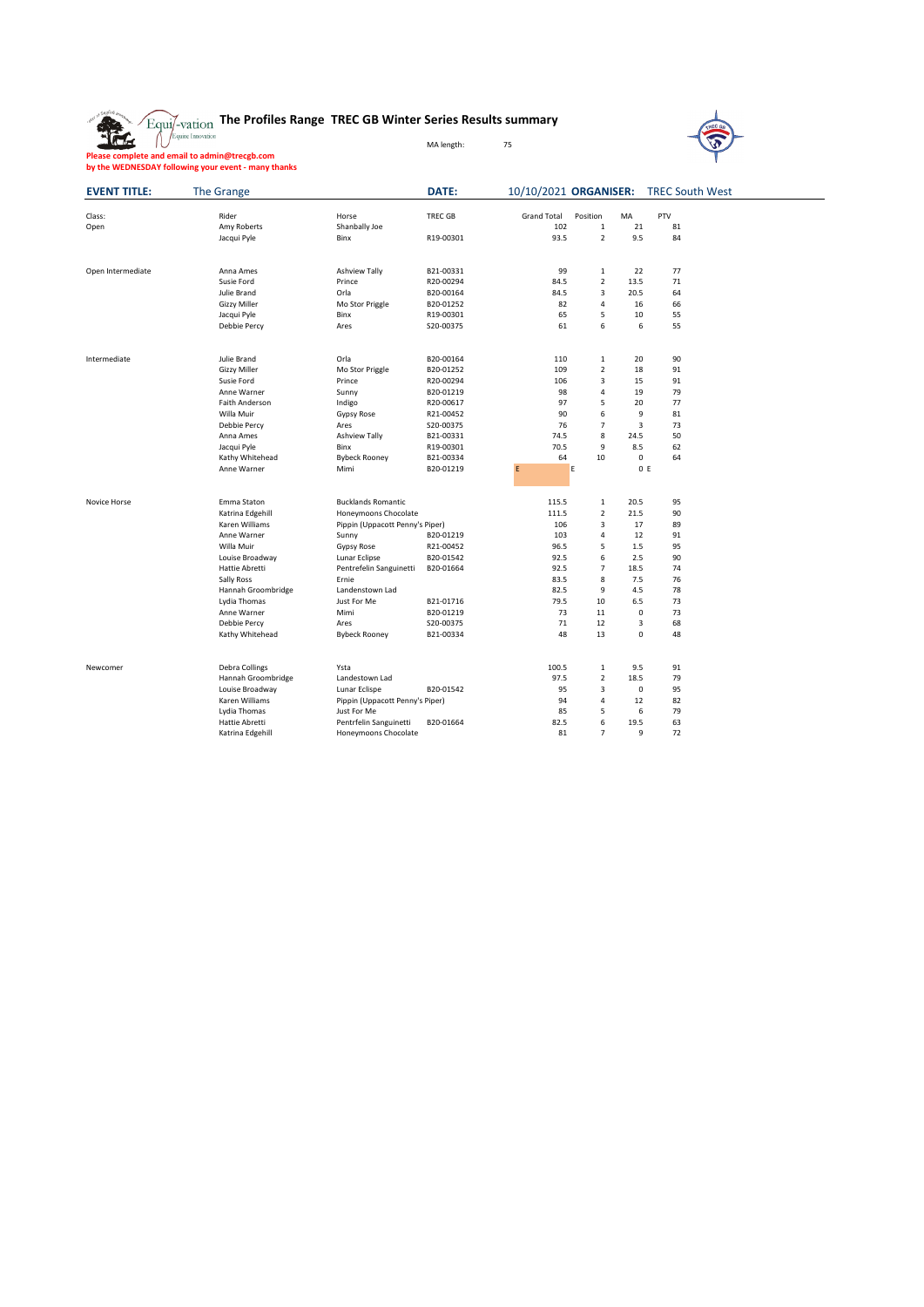|                     | $Equi$ -vation<br>Equine Innovation | The Profiles Range TREC GB Winter Series Class summary |              |                 |                 |                          |                        |    |                 |                         |                 |                     |        |      |                          | <b>TREC</b>  |          |
|---------------------|-------------------------------------|--------------------------------------------------------|--------------|-----------------|-----------------|--------------------------|------------------------|----|-----------------|-------------------------|-----------------|---------------------|--------|------|--------------------------|--------------|----------|
| <b>EVENT TITLE:</b> | The Grange                          |                                                        | <b>DATE:</b> |                 |                 | 10/10/2021 ORGANISER:    |                        |    |                 | <b>TREC South West</b>  |                 |                     |        |      |                          |              |          |
| <b>Class:</b>       | <b>Open</b>                         |                                                        |              |                 |                 |                          |                        |    |                 |                         |                 |                     |        |      |                          |              |          |
| <b>RIDER</b>        | TREC GB NO                          | CORRIDOR<br>HORSE (very important)                     | UMP          | BENDING         | TICKET PUNCH    | S. BEND<br><b>BRIDGE</b> | LED REIN BACK<br>DITCH |    | MOUNT           | Deductions for circline |                 | PTV<br><b>TOTAL</b> | CANTER | WALF | MA<br><b>TOTAL TOTAL</b> | <b>GRAND</b> | $\infty$ |
| Amy Roberts         |                                     | Shanbally Joe                                          |              | 10              | 10 <sub>l</sub> |                          | 10 <sub>l</sub>        | 01 | 10 <sub>1</sub> | 10 <sub>1</sub>         | 10 <sub>1</sub> | 81                  | 15     | h    | 21                       | 102          |          |
| Jacqui Pyle         | R19-00301                           | <b>Binx</b>                                            | 9            | 10 <sub>l</sub> | 10 <sup>1</sup> |                          | 10                     | 10 | ا 9             |                         |                 | 84                  | 9.5    | 0l   | 9.5                      | 93.5         |          |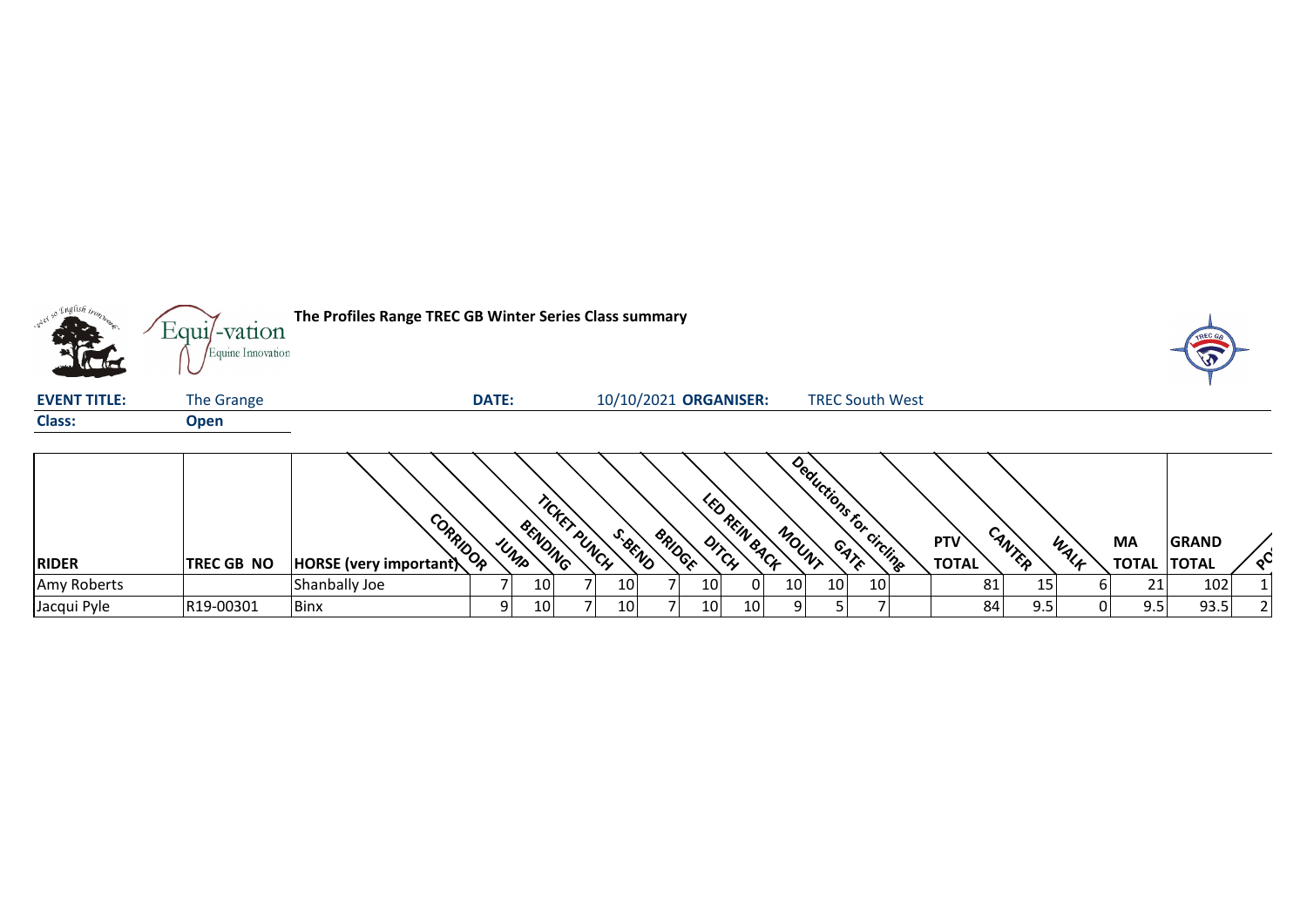| what so English trong | The Profiles Range TREC GB Winter Series Class summary<br>Equi/-vation<br>Equine Innovation |                                    |              |                 |             |                 |               |                       |                      |                 |                         |    |  |                     |        |      |      | TREC GA                            |        |  |
|-----------------------|---------------------------------------------------------------------------------------------|------------------------------------|--------------|-----------------|-------------|-----------------|---------------|-----------------------|----------------------|-----------------|-------------------------|----|--|---------------------|--------|------|------|------------------------------------|--------|--|
| <b>EVENT TITLE:</b>   | The Grange                                                                                  |                                    | <b>DATE:</b> |                 |             |                 |               | 10/10/2021 ORGANISER: |                      |                 | <b>TREC South West</b>  |    |  |                     |        |      |      |                                    |        |  |
| <b>Class:</b>         | <b>Open Intermediate</b>                                                                    |                                    |              |                 |             |                 |               |                       |                      |                 |                         |    |  |                     |        |      |      |                                    |        |  |
| <b>RIDER</b>          | TREC GB NO                                                                                  | CORRIDOR<br>HORSE (very important) |              | BENDING<br>UMP  | ncker puwch | S. BEND         | <b>BRIDGE</b> | DITCH                 | <b>LED REIN BACK</b> | MOUNT           | Deductions for circline |    |  | PTV<br><b>TOTAL</b> | CANTER | WALK | MA   | <b>GRAND</b><br><b>TOTAL TOTAL</b> | POSITI |  |
| Anna Ames             | B21-00331                                                                                   | <b>Ashview Tally</b>               |              | 10              |             | 10 <sup>1</sup> |               | 8                     | 10 <sub>l</sub>      |                 | 10                      |    |  | 77                  | 11.5   | 10.5 | 22   | 99                                 |        |  |
| Susie Ford            | R20-00294                                                                                   | Prince                             |              | 10              |             |                 | 10            | 10                    | 10                   |                 | 10                      |    |  | 71                  | 9.5    |      | 13.5 | 84.5                               |        |  |
| Julie Brand           | B20-00164                                                                                   | Orla                               |              | 9               | 01          | 10 <sup>1</sup> | 8             | 10 <sub>l</sub>       | 0                    |                 | 10                      | 10 |  | 64                  | 15     | 5.5  | 20.5 | 84.5                               |        |  |
| <b>Gizzy Miller</b>   | B20-01252                                                                                   | Mo Stor Priggle                    |              | 10              | 01          | 10              | 9             | 10                    | 10                   |                 | 10                      |    |  | 66                  | 15     |      | 16   | 82                                 |        |  |
| Jacqui Pyle           | R19-00301                                                                                   | <b>Binx</b>                        | 7            | 8               |             | 10              |               | 0                     |                      | 10 <sub>l</sub> |                         | n  |  | 55                  | 0      | 10   | 10   | 65                                 |        |  |
| Debbie Percy          | S20-00375                                                                                   | Ares                               |              | 10 <sup>1</sup> |             | 10 <sup>1</sup> | 10            | 01                    | 01                   |                 | 10                      |    |  | 55                  | 1.5    | 4.5  | 6    | 61                                 |        |  |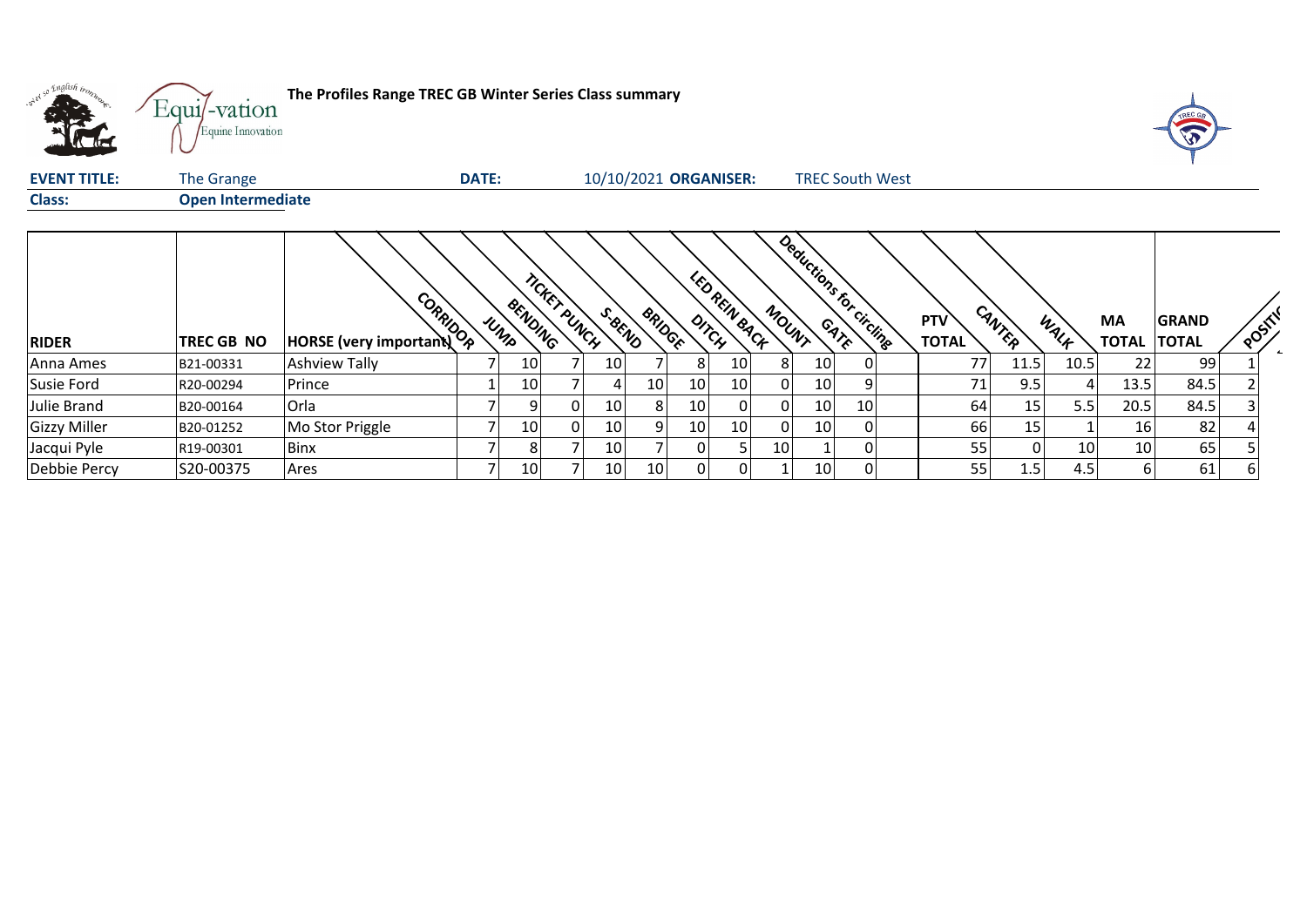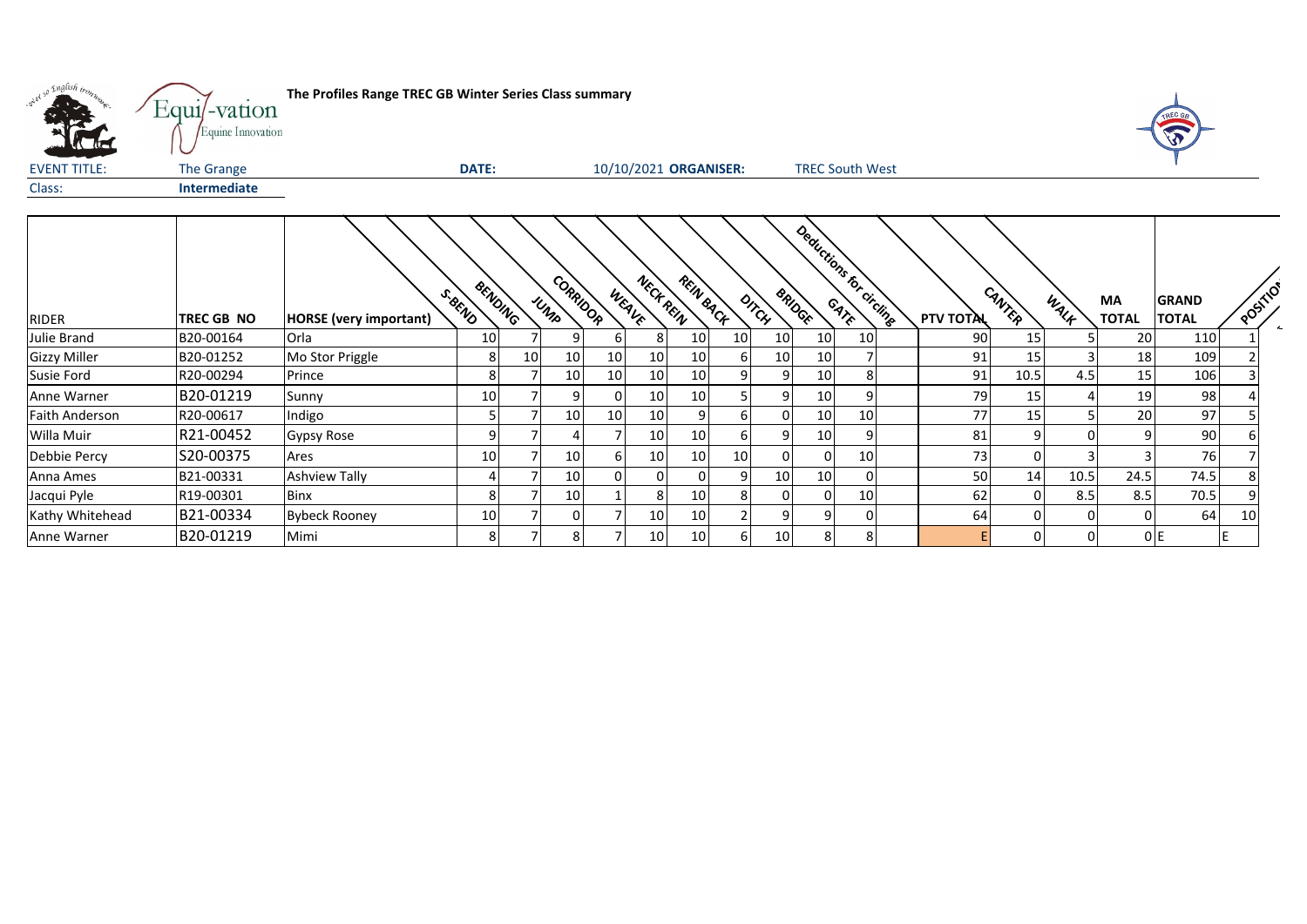

**The Profiles Range TREC GB Winter Series Class summary**<br> **The Profiles Range TREC GB Winter Series Class summary** 



| <b>EVENT TITLE:</b> | The Grange          | 10/10/2021 ORGANISER:<br><b>DATE:</b><br><b>TREC South West</b>                                                                                                                                 |
|---------------------|---------------------|-------------------------------------------------------------------------------------------------------------------------------------------------------------------------------------------------|
| Class:              | <b>Novice Horse</b> |                                                                                                                                                                                                 |
|                     |                     |                                                                                                                                                                                                 |
|                     |                     | Deductions f<br>$\mathscr{E}_{\mathcal{O}}$                                                                                                                                                     |
|                     |                     | <b>CHEX</b>                                                                                                                                                                                     |
|                     |                     | IMMOBILITY<br>CORRIDOR<br>BENDING<br><b>SQUEEZE</b><br>CANTER<br>MOUNT<br>PUNCH<br>S. BEND<br>circling<br><sup>BRID</sup> GE<br><b>PTV</b><br><b>MA</b><br><b>GRAND</b><br>Oncy<br>WALK<br>UNID |
| RIDER               | <b>TREC GB NO</b>   | <b>POST</b><br><b>TOTAL TOTAL</b><br><b>TOTAL</b><br><b>HORSE</b> (very important)                                                                                                              |

|                    |            |                                 |                 |                 |                 |      |                 |                 |                 |                 |      |                         | <b>PIV</b>   |          |       | <b>IVIA</b>      | <b>GKAND</b> |       |
|--------------------|------------|---------------------------------|-----------------|-----------------|-----------------|------|-----------------|-----------------|-----------------|-----------------|------|-------------------------|--------------|----------|-------|------------------|--------------|-------|
| <b>RIDER</b>       | TREC GB NO | <b>HORSE</b> (very important)   | <b>MOOR</b>     | UNID            | <b>TIOCK</b>    | Unch | BEND            | <b>DING</b>     | <b>SERVING</b>  | duty            | UNCH | UNIV<br><b>Strcling</b> | <b>TOTAL</b> | Mitch    | WALK  | <b>TOTAL</b>     | <b>TOTAL</b> | POSIT |
| Emma Staton        |            | Bucklands Romantic              | 10 <sub>l</sub> | 10              | 10              | 10   |                 |                 | 10              | 10 <sup>1</sup> | 10   | 10 I                    | 95           | 15       | 5.5   | 20.5             | 115.5        |       |
| Katrina Edgehill   |            | Honeymoons Chocolate            | 10 <sup>1</sup> |                 | 10              | 10   |                 |                 | 10              | 10 <sup>1</sup> | 10   | 10 <sup>1</sup>         |              | 90<br>15 | 6.5   | 21.5             | 111.5        |       |
| Karen Williams     |            | Pippin (Uppacott Penny's Piper) | 10              | 10              | 10              | 10   |                 | 10 <sub>1</sub> | 10              | 10 <sup>1</sup> | 10   |                         | 89           | 14.5     | 2.5   | 17               | 106          |       |
| Anne Warner        | B20-01219  | Sunny                           | 10 <sup>1</sup> | 10 <sup>1</sup> |                 | 10   | 10 <sup>1</sup> |                 |                 | 10 <sub>1</sub> |      | 10 <sup>1</sup>         | 91           | 8.5      | 3.5   | 12               | 103          |       |
| Willa Muir         | R21-00452  | <b>Gypsy Rose</b>               | 10              | 81              | 10              | 10   | <b>10</b>       |                 | 10              | 10 <sub>1</sub> | 10   | 10 <sup>1</sup>         | 95           | $1.5\,$  |       | $1.5\,$          | 96.5         |       |
| Louise Broadway    | B20-01542  | Lunar Eclipse                   | 10              | 91              | 10 <sub>1</sub> | 10   |                 |                 | 10              | 10 <sup>1</sup> | 10   | 10 <sup>1</sup>         |              | 90       | 1.51  | 2.5              | 92.5         |       |
| Hattie Abretti     | B20-01664  | Pentrefelin Sanguinetti         | 10 <sup>1</sup> | 10              |                 |      | 10 <sup>1</sup> | 10              |                 | 01              | 10   |                         |              | 15<br>74 | 3.5   | 18.5             | 92.5         |       |
| <b>Sally Ross</b>  |            | Ernie                           |                 |                 | 10              | 10   | ٩I              |                 |                 | 10 <sup>1</sup> | 9    |                         |              | 76<br>0  | 7.5 l | 7.5 <sub>1</sub> | 83.5         |       |
| Hannah Groombridge |            | Landenstown Lad                 |                 | 10              |                 |      |                 |                 | 10              | 10 <sup>1</sup> | 10   | 10 <sup>1</sup>         |              | 78       | 4.5   | 4.5              | 82.5         |       |
| Lydia Thomas       | B21-01716  | Just For Me                     |                 | 61              |                 |      |                 |                 | 10 <sub>1</sub> | 10 <sup>1</sup> | 9    |                         |              | 73<br>0  | 6.5   | 6.5              | 79.5         | 10    |
| Anne Warner        | B20-01219  | Mimi                            |                 | 01              |                 |      | <b>10</b>       |                 |                 | 10              | 10   | 10 <sup>1</sup>         |              | 73       |       |                  | 73           |       |
| Debbie Percy       | S20-00375  | Ares                            |                 |                 |                 |      | 10 <sup>1</sup> |                 |                 | 10 <sub>1</sub> | 10   | 10 <sup>1</sup>         | 68           |          |       |                  | 71           |       |
| Kathy Whitehead    | B21-00334  | <b>Bybeck Rooney</b>            |                 | ٥ı              |                 |      |                 |                 |                 | 10 <sup> </sup> |      |                         | 48           | 0        | ΩI    |                  | 48           |       |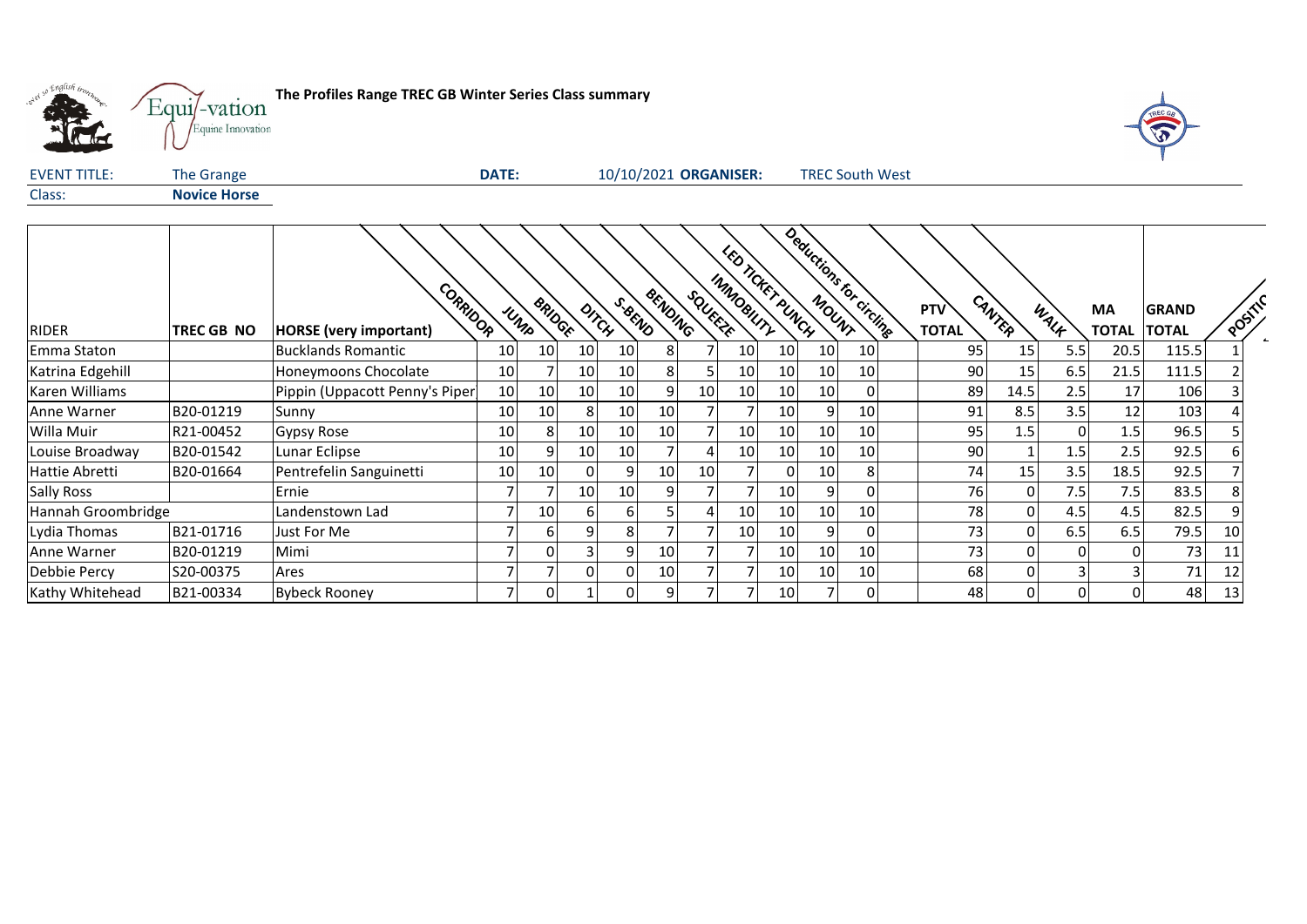

**The Profiles Range TREC GB Winter Series Class summary**<br> **The Profiles Range TREC GB Winter Series Class summary** 



| <b>EVENT TITLE:</b> | The Grange        |                                          | <b>DATE:</b> |       |                 | 10/10/2021 ORGANISER: |                        |                 |                 |                 |                 |   | <b>TREC South West</b>  |                            |          |      |                                 |       |         |  |
|---------------------|-------------------|------------------------------------------|--------------|-------|-----------------|-----------------------|------------------------|-----------------|-----------------|-----------------|-----------------|---|-------------------------|----------------------------|----------|------|---------------------------------|-------|---------|--|
| <b>Class:</b>       | <b>Newcomer</b>   |                                          |              |       |                 |                       |                        |                 |                 |                 |                 |   |                         |                            |          |      |                                 |       |         |  |
| <b>RIDER</b>        | <b>TREC GB NO</b> | BENDING<br><b>HORSE</b> (very important) | CORRIDOR     | WEAVE | NECK REIN       |                       | <b>BRIDGE</b><br>DITCH | SQUEEZE         | INMOBILITY      | TICKET PUNCH    |                 |   | Deductions for circling | <b>PTV</b><br><b>TOTAL</b> | CANTER   | WALK | <b>MA</b><br><b>TOTAL TOTAL</b> | GRAND | POSITIC |  |
| Debra Collings      |                   | Ysta                                     |              | 10    | 81              |                       | 10                     | 10 <sup>1</sup> | 10 <sup>1</sup> | 10 <sub>l</sub> |                 |   |                         | 91                         | 8.5      |      | 9.5                             | 100.5 |         |  |
| Hannah Groombridge  |                   | Landestown Lad                           |              |       | 81              | 81                    |                        | 9               | 10              | 10 <sup>1</sup> | 10              |   |                         | 79                         | 11       | 7.5  | 18.5                            | 97.5  |         |  |
| Louise Broadway     | B20-01542         | Lunar Eclispe                            |              | 10    | 10 <sup>1</sup> | 10                    | 10                     | 10              | 10              | 10              | 10              |   |                         | 95                         |          |      |                                 | 95    |         |  |
| Karen Williams      |                   | Pippin (Uppacott Penny's Piper)          |              |       | 10 <sup>1</sup> |                       |                        | 10              |                 | 10              | 10              |   |                         | 82                         | 9.5      | 2.5  | 12 <sub>1</sub>                 | 94    |         |  |
| Lydia Thomas        |                   | Just For Me                              |              |       | 10 <sup>1</sup> | 91                    |                        | 61              | 10              | 10 <sup>1</sup> | 10              | 9 |                         | 79                         | $\Omega$ | h    | 6                               | 85    |         |  |
| Hattie Abretti      | B20-01664         | Pentrfelin Sanguinetti                   | 10           | 10    | 81              |                       |                        |                 | 10              | 10              | ΩI              |   |                         | 63                         | 15       | 4.5  | 19.5                            | 82.5  |         |  |
| Katrina Edgehill    |                   | Honeymoons Chocolate                     | 01           |       | 01              | 10 <sub>l</sub>       | 10 <sub>l</sub>        | 10              | 10 <sup>1</sup> | 81              | 10 <sup>1</sup> |   |                         | 72                         |          |      |                                 | 81    |         |  |